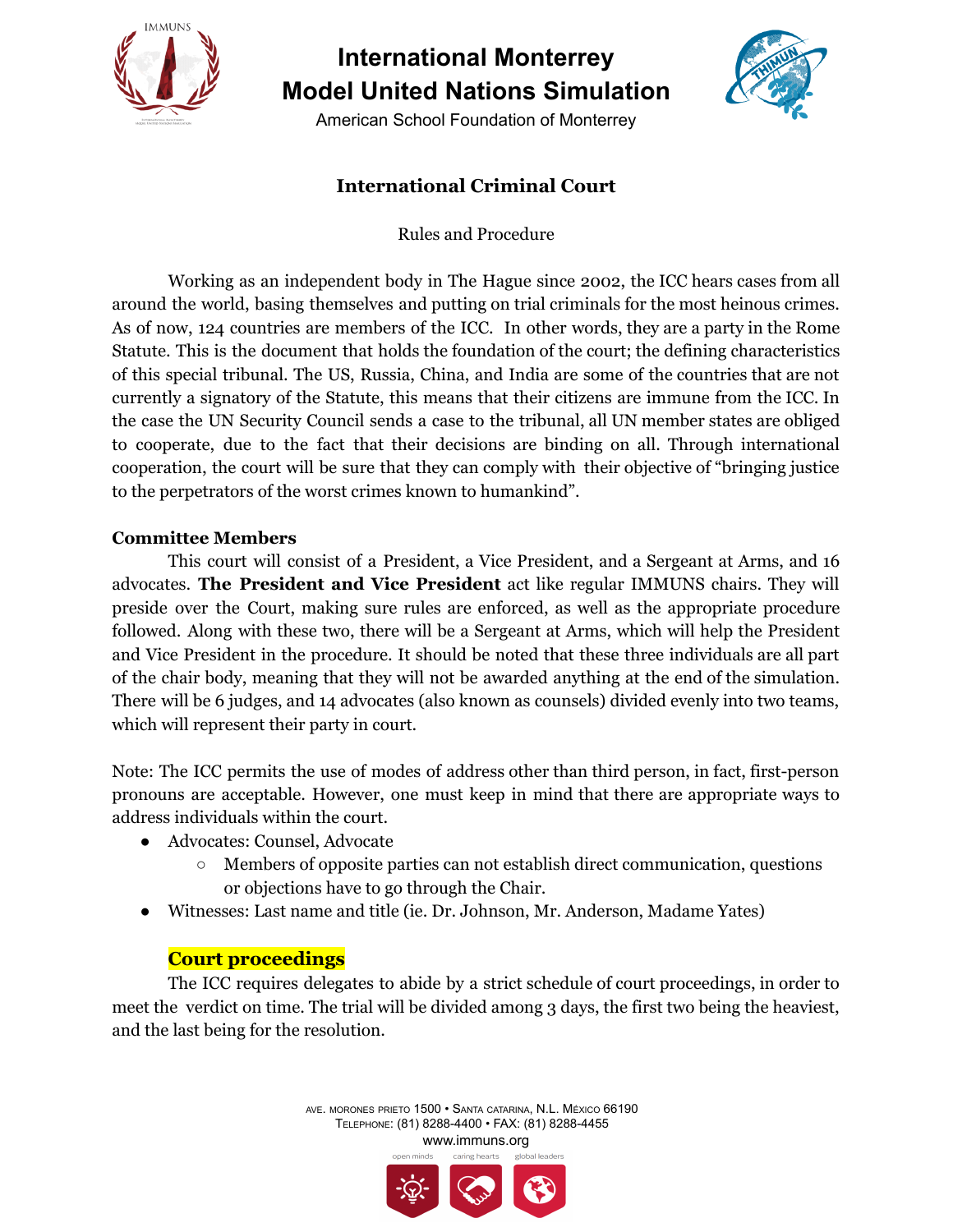



American School Foundation of Monterrey

### **I. First Day**

#### **I-A: Lobbying & Opening Speeches**

As the session comes to order, there will be a one-hour period of lobbying, which is a time allotted for each party (Prosecutor, Defense, and Judges) to organize themselves in order to form one opening speech. It must be pointed out that every advocate must come with one of their own, once in the committee each team should strive to create one concise speech. Judges will also prepare an opening speech between themselves, with the purpose of telling the court why the case is such a pressing issue, in a neutral way.

The speeches should provide an outline of what each party is arguing for, attempting to rebuke the possible arguments against them. Delegates should be extremely prepared, seeing how this is acting as an alternative to the standard speakers list. A 7-minute limit will be set on each party. The format for your papers should go as follows:

- 1st Paragraph: A simple background of the issue, no more than 200 words.
- 2nd Paragraph: How the accusation involves your party (or, the charges being brought on someone), what your party claims, and why the opposing side is wrong.
- 3rd Paragraph: What your party will accept as a fair resolution to the situation and why.

#### **I-B: Presentation of Evidence**

After the opening remarks have concluded, the President will signal the court that the Presentation of Evidence will begin. Each party will present one by one the evidence supporting their case. The delegation presenting evidence will state the title, author, date, and medium of said evidence. They will describe what it is, and the meaning it holds to the court. After the individual piece of evidence is presented, the opposing party can either agree with the validity of such, or object to it due to accuracy, authenticity, relevance, reliability, or undue bias. The objection will be noted for the next stage in proceedings. We are looking for excerpts from academic journals, reports made by credible international organizations. Video evidence can also be used in the form of youtube links.

#### **I-C: Weighing of Evidence**

After all the evidence has been presented to the panel, the Weighing of Evidence will commence. Judges will review the evidence in an event similar to an unmoderated debate, lasting no more than 30 minutes. They will classify the evidence by relevance and significance. Evidence from prosecution will first be presented, and one by one, the judges will determine if said evidence can be used in the remainder of the trial.

\* The judges should also note the reliability and accuracy of the documents, as well as the possible objections made by any party. The judges will determine whether or not any objected evidence will either proceed or be left discarded from the court.

> AVE. MORONES PRIETO 1500 • SANTA CATARINA, N.L. MÉXICO 66190 TELEPHONE: (81) 8288-4400 • FAX: (81) 8288-4455 www.immuns.orgglobal leaders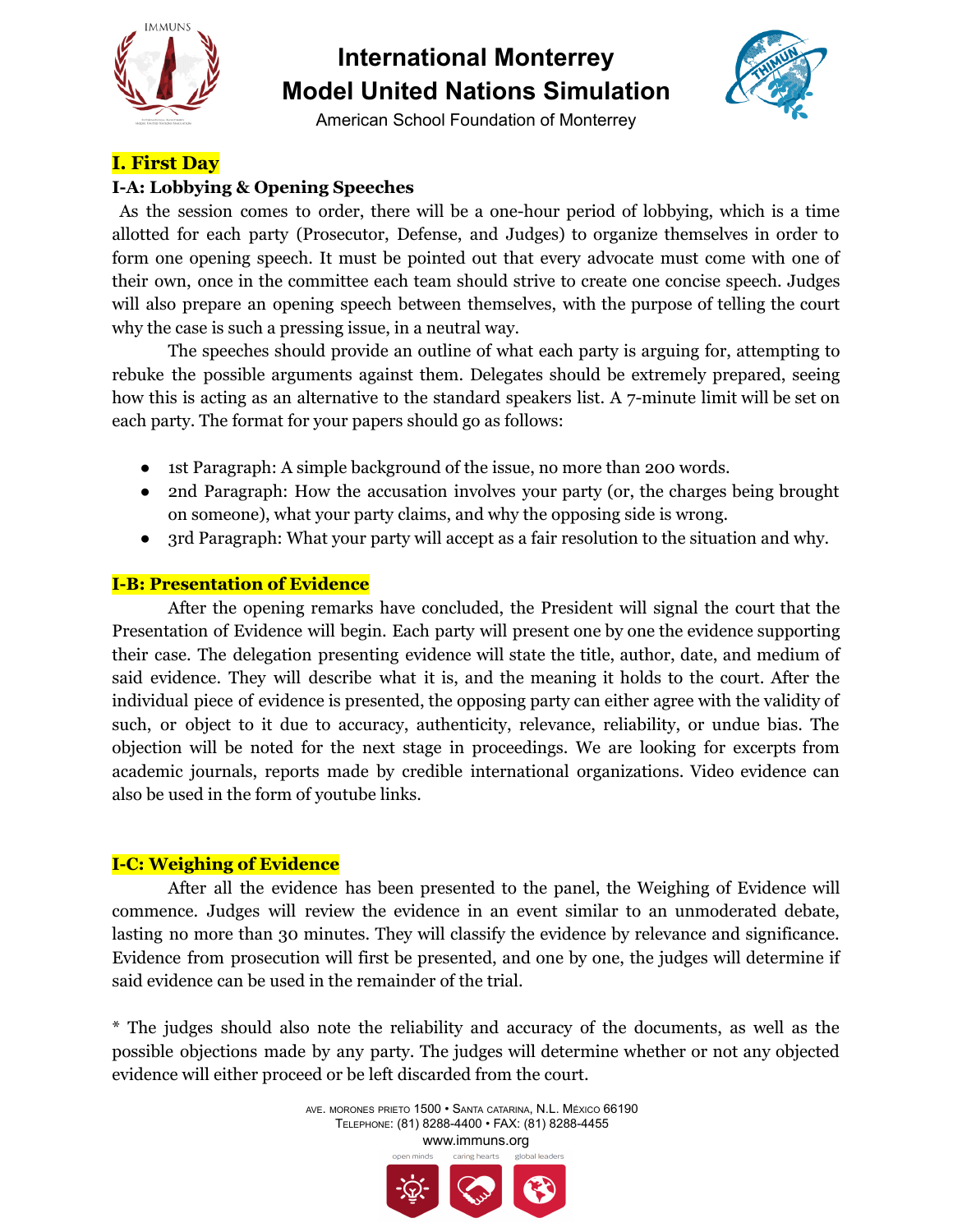



American School Foundation of Monterrey

### **II. Second Day**

This is the heaviest in the ICC in terms of workload, it is also the day in which the counsels get to show off their debate and improvisation skills the most. As in any court of law, witnesses will need to be sent in as the trial develops; they will be essential for the presentation of vital evidence to the court

#### **II-A: Witness Examination**

The Chair will call upon each witness, which will be examined by the defense and prosecution. The President will administer the oath for the sworn testimony: "I solemnly declare that I will speak the truth, the whole truth and nothing but the truth".

- Direct examination, which is the questioning of the witness by the party that brought them to the floor, will be held first. Time will vary due to time constraints.
- Cross-examination: The witness will now be questioned by members of the opposite party.
	- Advocates can interrupt the speaker to increase audibility, badgering of a witness, lack of consistency, and relevance to the case.
- Questioning by judges will follow after advocates are done

#### **II-B: Rebuttals**

After a witness is finished with questioning, a small break will take place in order for each party to come up with a statement or rebuttal relating to the witness and what has been said by them so far. Once the time has expired, the defense will go first, followed by the prosecution. Their statements will highlight the validity or lack of, and importance of the witness, relating to the case. As both delegations finish, they will have another break to discuss what the opposite party said in their statement/rebuttal, allowing them to draft a quick argument against the statements made by the other party thus far.

### **III. Third Day**

#### **III-A: Closing statement**

This document should have been prepared by a member of each party overnight, and is a statement that will be read out to the court. Each person should talk about the points made throughout the trial, their rebuttals against the other delegation, a response for the counter arguments made by the opposite side, as well as bringing new arguments to be considered by the judges. The counsels need to be persuasive, and decisive in their wording, seeing how this will be their last chance to 'seal the deal', or make a comeback.

> AVE. MORONES PRIETO 1500 • SANTA CATARINA, N.L. MÉXICO 66190 TELEPHONE: (81) 8288-4400 • FAX: (81) 8288-4455 www.immuns.orgglobal lead

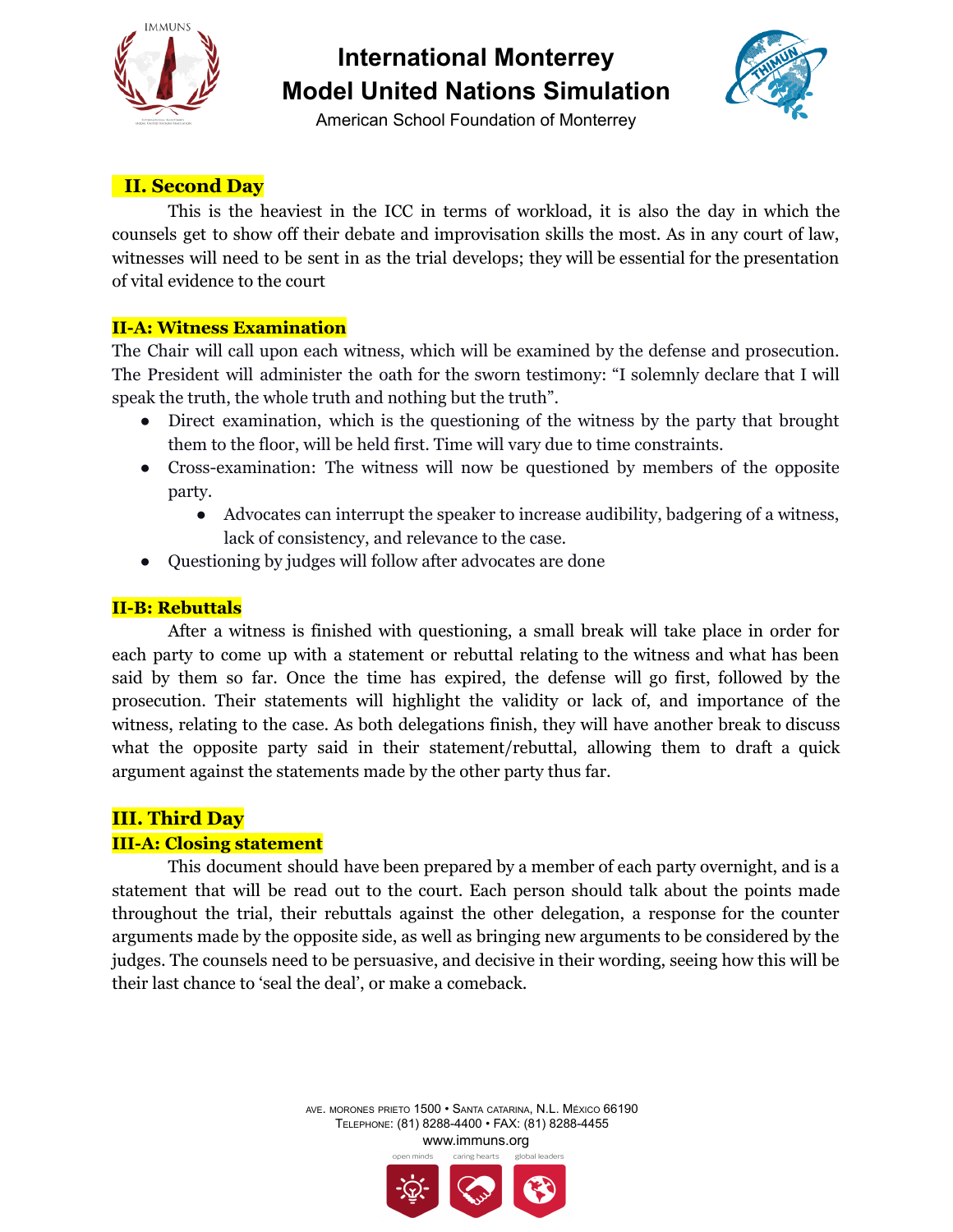



American School Foundation of Monterrey

### **III-B: Deliberation**

Judges will discuss in an unmoderated debate about the case made by each side, including the aspects, the arguments, and the evidence presented throughout the trial. A solution to the dispute will be aided and facilitated by the President.

● After deliberation is over, judges will announce their decision on the case. The solution with the greatest amount of votes will be known as the 'majority opinion', while judges with a different solution will have a 'dissenting opinion'.

#### **III-C: Judgement**

As the majority opinion is agreed upon, a verdict will be written by the judges. The said verdict will be the last word, and the ultimate solution to the dispute brought to the ICC. (Refer to VI for appropriate verdict format). The judges will first make public to the committee about their verdict, as both defense and prosecution will aid in the writing process of the judgment.

### **IV. Format of Judgement**

#### *The International Criminal Court,*

*Regarding the case on this court of International Law of ,[the issue being discussed] between The Of ice of the Prosecutor and Nicolas Maduro*

*The court has found these following statements as truthful,*

(Any fitting piece of evidence will be directly quoted. In addition, refer to official court documents and current laws embraced by the UN charter, as well as similar legal documents the UN recognizes. This is in order to make a legal statement on the grounds of certain already established laws.

Format for legal citing:

Clause [§] of the [Treaty of X] states: "[Quote clause here]"

Format for citing from statements/evidence inside the court:

"[Quote here]"

*Hereby, the majority opinion judges, find that:*

AVE. MORONES PRIETO 1500 • SANTA CATARINA, N.L. MÉXICO 66190 TELEPHONE: (81) 8288-4400 • FAX: (81) 8288-4455 www.immuns.org